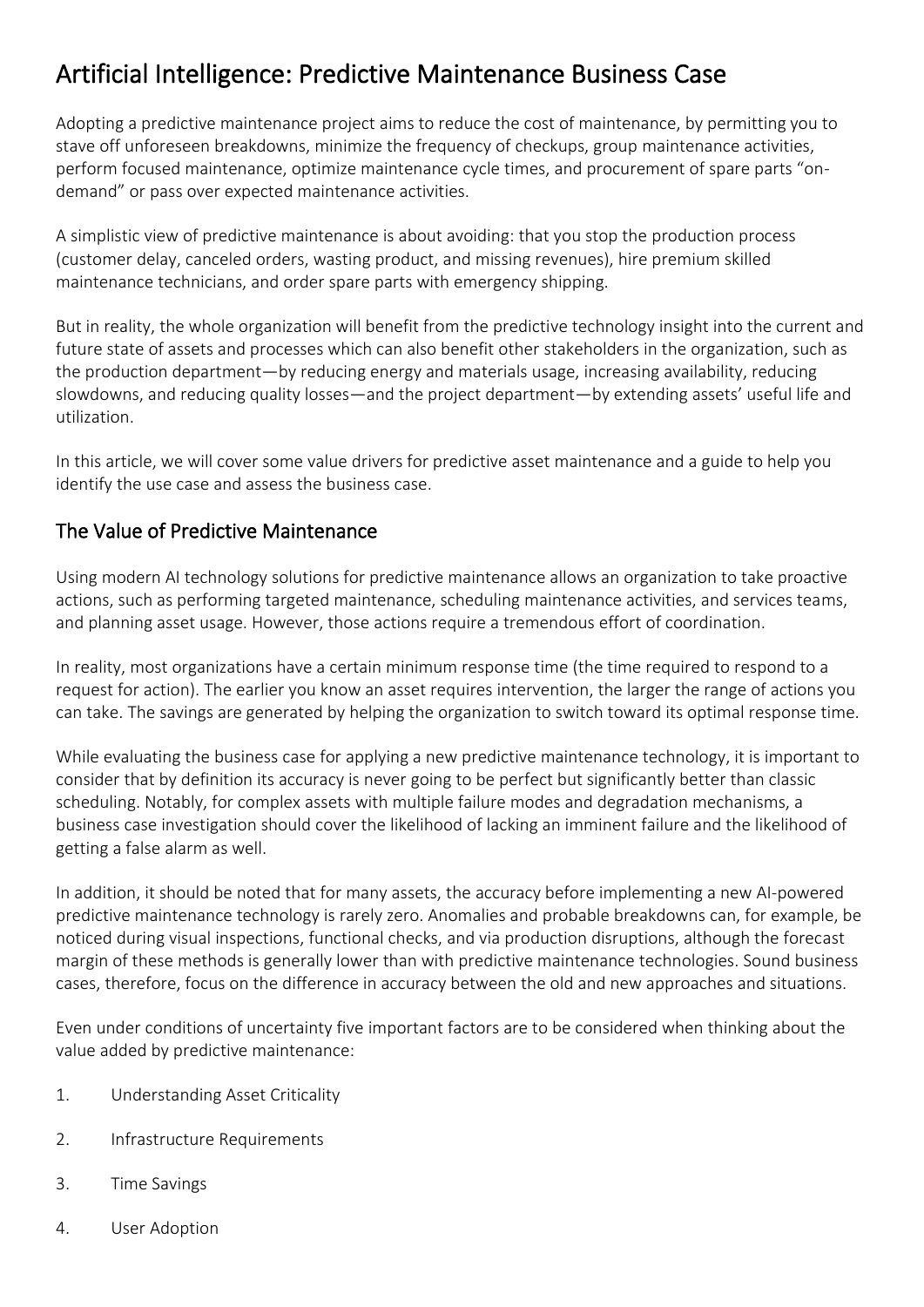#### 5. Data Management

The main challenges when implementing predictive maintenance include:

- Ignoring how to do predictive maintenance
- Missing AI training data to build suitable predictive maintenance systems
- Lacking disruption data to achieve accuracy and proper service case classifications

## Methods for Assessing the Business Case for Predictive Maintenance

Beyond the maintenance department, AI-Powered Predictive Maintenance can drive meaningful benefits for other stakeholders which makes it an extremely complicated task to assess its business case.

There are several ways of assessing the business case, in the present article, we will cover the two major ones.

1. ROI:

The return on investment depends on the difference in costs and gains between the present state and the future state.

The costs of predictive maintenance can be segregated into preliminary and recurring costs (CAPEX and OPEX). Initial costs are incurred to implement the new system, such as costs for engineering, procurement, installation, and on-site training. Recurring costs are those incurred by the system's ongoing use: for example, the costs of inspections, analysis, data dithering, software as a Service (SaaS), and management. If these activities are outsourced, the recurring costs will be aggregated on a monthly or yearly basis.

In a business case, the most obvious part to identify is usually the costs, as they are either speculated by the provider of the predictive maintenance technology or service or reclaimed from previous use cases.

The major challenge is to quantify the benefits of predictive maintenance. This is where a lot of uncertainty comes in: you don't know how many times an asset will break down, how effective the predictive maintenance technology will be if any changes will be implemented to prolong the lifetime of the asset, how much revenue shortfall the AI is going to help prevent.

To make it less complex and reduce estimation bias, the simplest way is to: classify the asset failure into failure modes. If an asset has 20 ways of failing, write them all down, and assess for each failure mode whether the predictive maintenance technology will improve the sensitivity.

If so, for that failure mode, then estimate the current cost and the new cost using the predictive maintenance system. The cost is the difference between the minimum response time and the optimal response time that can be used.

To simplify the matter, you need to estimate the costs for two scenarios:

(a) the failure was not foreseen,

(b) the failure was foreseen.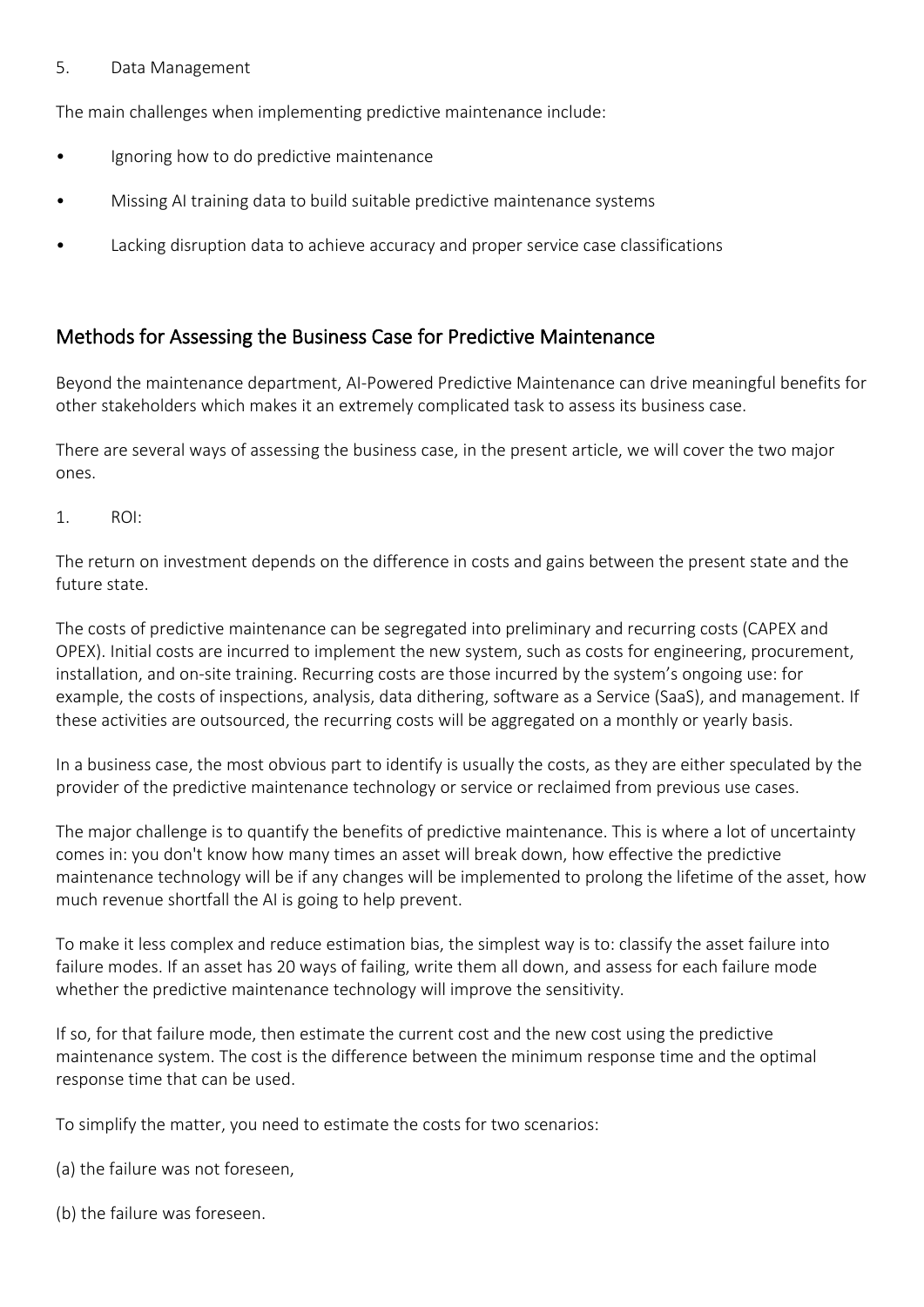Include whatever costs are relevant for your case and asset class: the costs of maintenance, the opportunity costs of lost production and revenue shortfall, the costs of environmental damage, regulatory penalty payments, and so on.

After that, discern the additional value you will gain from the new predictive maintenance system. To what extent and how will it affect inspection costs, periodic maintenance costs, operational costs, operational revenues, and so on?

Calculate the resulting benefit separately for each source of value. Common sources of value are:

- Reducing the frequency of other inspections, if the new technology replaces visual inspections partly or altogether.

- Stretch the intervals of scheduled maintenance, if routine maintenance is skipped while the predictive maintenance system indicates that the asset state is still correct, or if regular maintenance is fully stopped.

- Reducing energy usage, if the new system helps you identify and solve energy wastage earlier.

- Prolong the lifetime of the asset, if the deterioration is identified and fixed at an earlier stage, avoiding any further damage, or if the new technology permits to identify the origin of the degradation and to minimize it.

Additionally, you need to add the cost of alarms, which in some cases very complicated task involving several departments including HR; the cost of alarms (both true and false). How many alarms do you expect each day/ month/year? And how will you respond to them? Write down the process and identify the direct and indirect costs. Food for thought, it's common for sensors to trigger an additional inspection, either to validate the alarm or to diagnose what maintenance needs to be performed.

## Return on Invest – The Payback Period

If the organization is interested in the payback period of the investment, Time is our major factor. Let's assume an organization is willing to invest in an asset only if the asset has a payback period of fewer than three years.

A simulation is an imitation of a process or system—such as an asset's maintenance process—over time. By creating a simulation model for an asset or group of assets, it becomes possible to observe what is likely to happen in the future. The future is uncertain, yet some scenarios are more likely than others. By running a simulation repeatedly (a thousand times, for example), you can generate a probability distribution for each outcome.

The question then becomes: of these one thousand simulated, how many of them had a payback period shorter than three years

Once the basic structure has been developed, it becomes relatively easy to increase the number of assets, especially if the assets and their maintenance processes are similar to each other: they have the same failure rate, similar consequences of failure, similar costs of maintenance, and so forth.

So, when are simulations a good way to go?

• If the decision is very important.